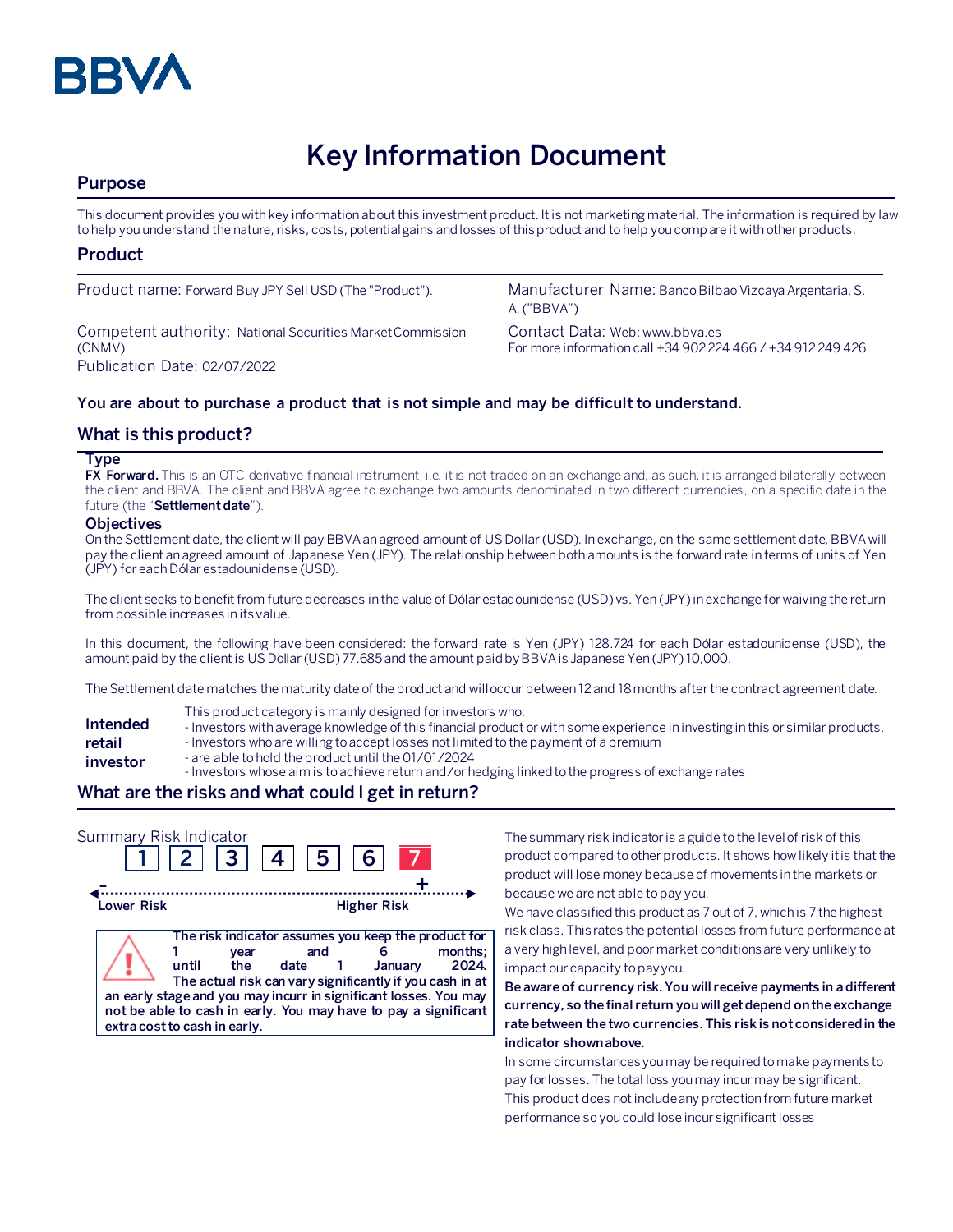#### Performance Scenarios

Market developments in the future cannot be accurately predicted. The scenarios shown are only an indication of some of the p ossible outcomes based on recent returns. Actual returns could be lower.

| Nominal Amount JPY 1.500,000 |                                            |              |                                       |
|------------------------------|--------------------------------------------|--------------|---------------------------------------|
| <b>Scenarios</b>             |                                            | 1 year       | 1 year and 6 months final<br>maturity |
| Stress scenario              | What you might get back or pay after costs | JPY-775.739  | JPY-335.080                           |
|                              | Loss over nominal amount each year         | $-51.72%$    | $-15.47\%$                            |
| Unfavourable<br>scenario     | What you might get back or pay after costs | JPY -217.041 | JPY -337.699                          |
|                              | Loss over nominal amount each year         | $-14.47\%$   | $-15.60%$                             |
| Moderate<br>scenario         | What you might get back or pay after costs | JPY-114.305  | JPY -158.175                          |
|                              | Loss over nominal amount each year         | $-7.62%$     | $-7.14%$                              |
| Favourable<br>scenario       | What you might get back or pay after costs | JPY-23.900   | JPY 4.058                             |
|                              | Loss over nominal amount each year         | $-1.59%$     | 0.18%                                 |

This table shows the money you could get back or pay over the next 1 year and 6 months, under different scenarios, assuming a Nominal Value of JPY 1,500,000.The scenarios shown illustrate how your Nominal Amount could perform. You can compare them with the scenarios of other products.The scenarios presented are an estimate of future performance based on evidence from the past on how the value of this investment Nominal Amount varies, and are not an exact indicator. What you get will vary depending on how the market performs and how long you keep the Nominal Amount/product.

The stress scenario shows what you might get back or pay in extreme market circumstances, and it does not take into account the situation where we are not able to pay you. The figures shown include all the costs of the product itself, and includes the costs of your advisor or distributor. The figures do not take into account your personal tax situation, which may also affect how much you get back.

## **What happens if BBVA is unable to pay out?**

The customer would suffer a financial loss. In addition, this product is not covered by the Deposit Guarantee Fund for Financial Institutions or any other guarantee system or guarantor.

In the event of the resolution of BBVA (the process that would apply if BBVA were unviable or if it were foreseeable that it would become unviable in the near future and for reasons of public interest and financial stability it is necessary to avoid it going bankrupt), this product could be converted into shares or the payment obligations undertaken by BBVA to the customer could be reduced and the customer could therefore suffer losses.

#### **What are the costs?**

The Reduction in Yield (RIY) shows what impact the total costs you pay will have on the performance of the product. The total costs take into account one-off, ongoing and incidental costs

The amounts shown here are the cumulative costs of the product itself, for three different holding periods. They include potential early exit penalties. The figures assume a Nominal Value of 1,500,000 JPY. he figures are estimates and may change in the future.

#### **Costs Over Time**

| Nominal Amount JPY 1.500,000    |                          |                                                                                       |
|---------------------------------|--------------------------|---------------------------------------------------------------------------------------|
| <b>Scenarios</b>                | If you exit after 1 year | If you cash in at the end of the<br>recommended holding period 1 year<br>and 6 months |
| Total costs                     | JPY 11.880.06            | JPY 5.725.15                                                                          |
| Impact on return (RIY) per year | 0.79%                    | $0.25\%$                                                                              |

Composition of costs

The table below shows:

- the impact each year of the different types of costs on the performance of the product at the end of the recommended holding period;
- the meaning of the different cost categories.

| This table shows the impact on return per year |             |       |                                                                                                                                                                                   |
|------------------------------------------------|-------------|-------|-----------------------------------------------------------------------------------------------------------------------------------------------------------------------------------|
| One-off<br>costs                               | Entry costs | 0.25% | The impact of the costs you pay when entering your investment. The impact of the costs already<br>included in the price. This includes the costs of distribution of your product. |